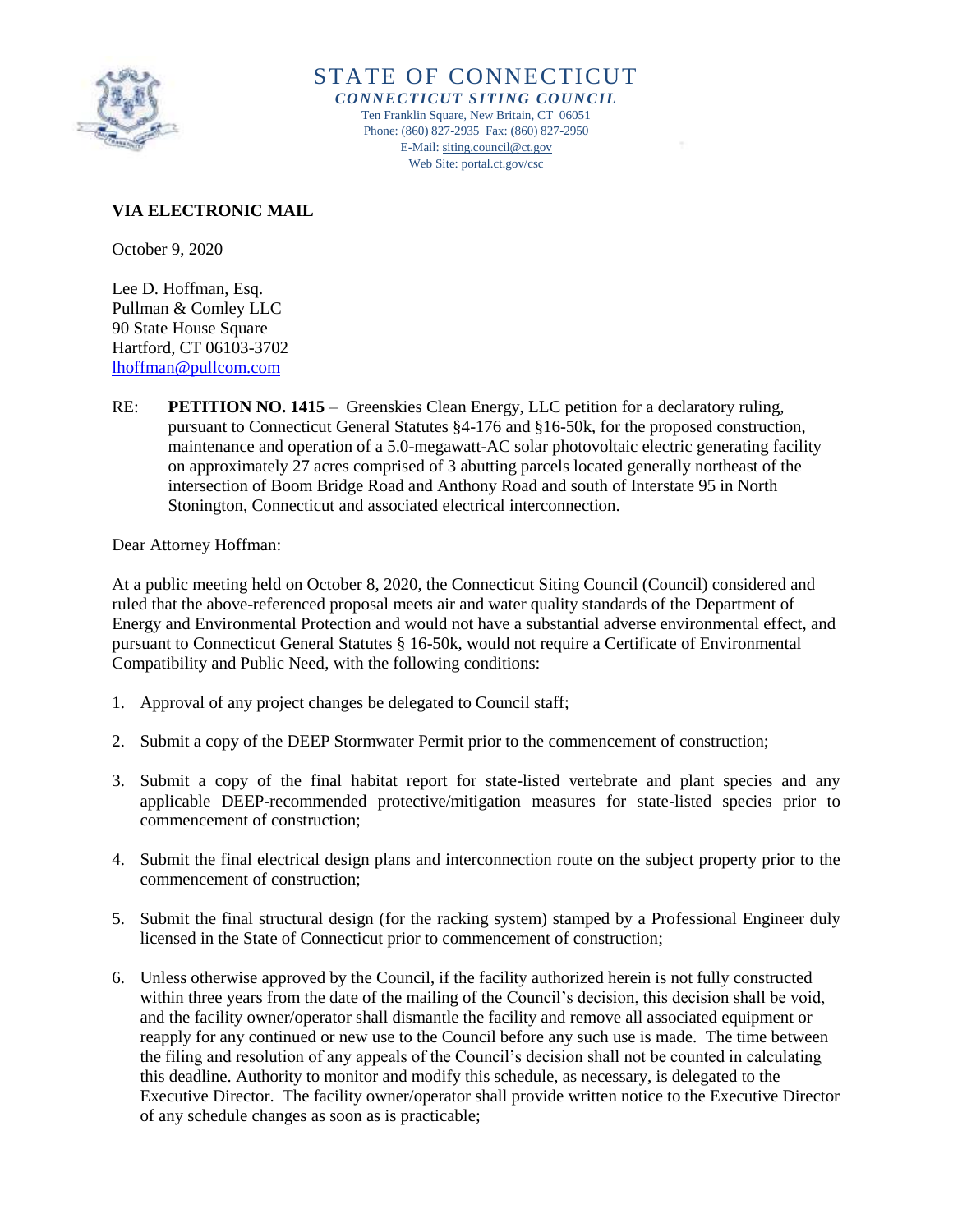- 7. Any request for extension of the time period to fully construct the facility shall be filed with the Council not later than 60 days prior to the expiration date of this decision and shall be served on all parties and intervenors, if applicable, and the Town of North Stonington;
- 8. Within 45 days after completion of construction, the Council shall be notified in writing that construction has been completed;
- 9. The facility owner/operator shall remit timely payments associated with annual assessments and invoices submitted by the Council for expenses attributable to the facility under Conn. Gen. Stat. §16- 50v;
- 10. This Declaratory Ruling may be transferred, provided the facility owner/operator/transferor is current with payments to the Council for annual assessments and invoices under Conn. Gen. Stat. §16-50v and the transferee provides written confirmation that the transferee agrees to comply with the terms, limitations and conditions contained in the Declaratory Ruling, including timely payments to the Council for annual assessments and invoices under Conn. Gen. Stat. §16-50v; and
- 11. If the facility owner/operator is a wholly owned subsidiary of a corporation or other entity and is sold/transferred to another corporation or other entity, the Council shall be notified of such sale and/or transfer and of any change in contact information for the individual or representative responsible for management and operations of the facility within 30 days of the sale and/or transfer.

This decision is under the exclusive jurisdiction of the Council and is not applicable to any other modification or construction. All work is to be implemented as specified in the petition dated June 23, 2020, and additional information dated August 17, 2020 and August 21, 2020.

Enclosed for your information is a copy of the staff report on this project.

Sincerely,

*s/Melanie A. Bachman*

Melanie A. Bachman Executive Director

MAB/MP/laf

Enclosure: Staff Report dated October 8, 2020

c: The Honorable Michael A. Urgo, First Selectman, Town of North Stonington (selectman@northstonington.com) Service List, dated August 26, 2020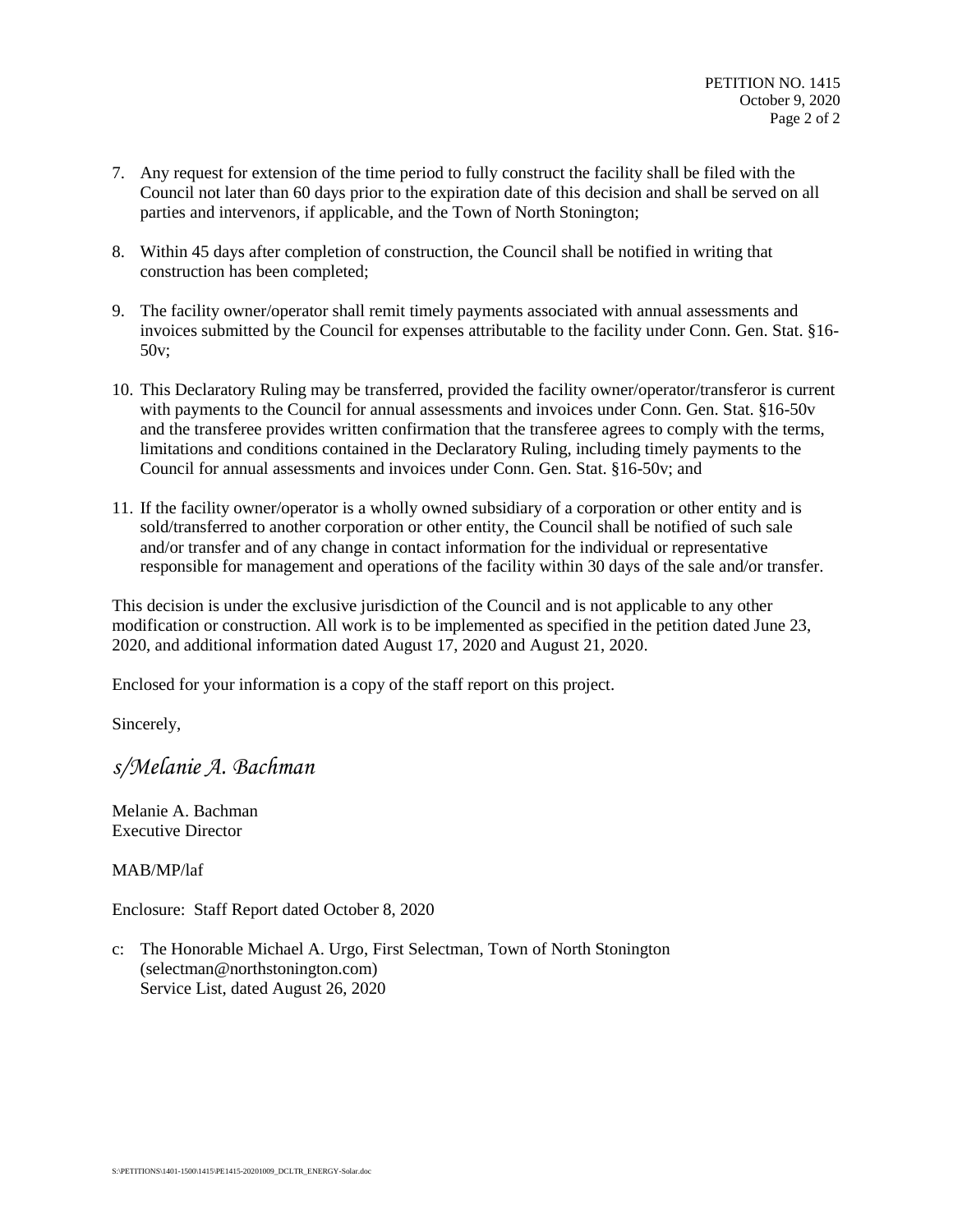

STATE OF CONNECTICUT

*CONNECTICUT SITING COUNCIL* Ten Franklin Square, New Britain, CT 06051 Phone: (860) 827-2935 Fax: (860) 827-2950 E-Mail[: siting.council@ct.gov](mailto:siting.council@ct.gov) Web Site: portal.ct.gov/csc

> **Petition No. 1415 Greenskies Clean Energy LLC North Stonington, Connecticut Staff Report October 8, 2020**

#### **Introduction**

On June 23, 2020, the Connecticut Siting Council (Council) received a petition (Petition) from Greenskies Clean Energy LLC (Petitioner) for a declaratory ruling pursuant to Connecticut General Statutes (CGS) §4- 176 and §16-50k for the construction, operation and maintenance of a 5 megawatt (MW) alternating current (AC) solar photovoltaic electric generating facility on approximately 27 acres located at 227 Boom Bridge Road, North Stonington, Connecticut.

Pursuant to Regulations of Connecticut State Agencies (RCSA) §16-50j-40, on or about June 18, 2020, the Petitioner notified Town of North Stonington officials, state officials and agencies, and the Petitioner notified the property owner and abutting property owners of the proposed project on or about June 17, 2020.

Pursuant to CGS §4-176(e) of the Uniform Administrative Procedure Act, an administrative agency is required to take action on a petition within 60 days of receipt. August 22, 2020 was the deadline for this petition under CGS §4-176(e). In response to the Coronavirus pandemic, on March 25, 2020, Governor Lamont issued Executive Order No. 7M that provides for a 90-day extension of statutory and regulatory deadlines for administrative agencies thus extending the deadline to November 20, 2020.

The Council issued interrogatories to the Petitioner on August 3, 2020. On August 17, 2020, the Petitioner submitted responses to the Council's interrogatories of which one interrogatory included photographic documentation of site-specific features intended to serve as a "virtual" field review of the project. On August 21, 2020, the Petitioner submitted a revised response to Council interrogatory #4. On August 31, 2020 Council staff member, Michael Perrone, visited the site.

# **Municipal Consultation**

The Petitioner has been in communications with local officials regarding the design and development of the project. The Petitioner met with Michael Urgo, First Selectman, Town of North Stonington (Town) and Juliet Hodge, Town Planner on January 23, 2020 to introduce the project. On May 7, 2020, the Petitioner and its environmental consultant, VHB, Inc. met with Ms. Hodge to go over the latest site plans, answer questions, and incorporate feedback into the final plans.

On June 26, 2020, the Council sent correspondence to the Town stating that the Council has received the Petition and invited the Town to contact the Council with any questions or comments by July 23, 2020. No comments were received from the Town.

# **State Agency Comments**

On June 26, 2020, the Council sent correspondence requesting comments on the proposed project from the following state agencies by July 23, 2020: DEEP; DOAg; Department of Public Health (DPH); Council on Environmental Quality (CEQ); Public Utilities Regulatory Authority (PURA); Office of Policy and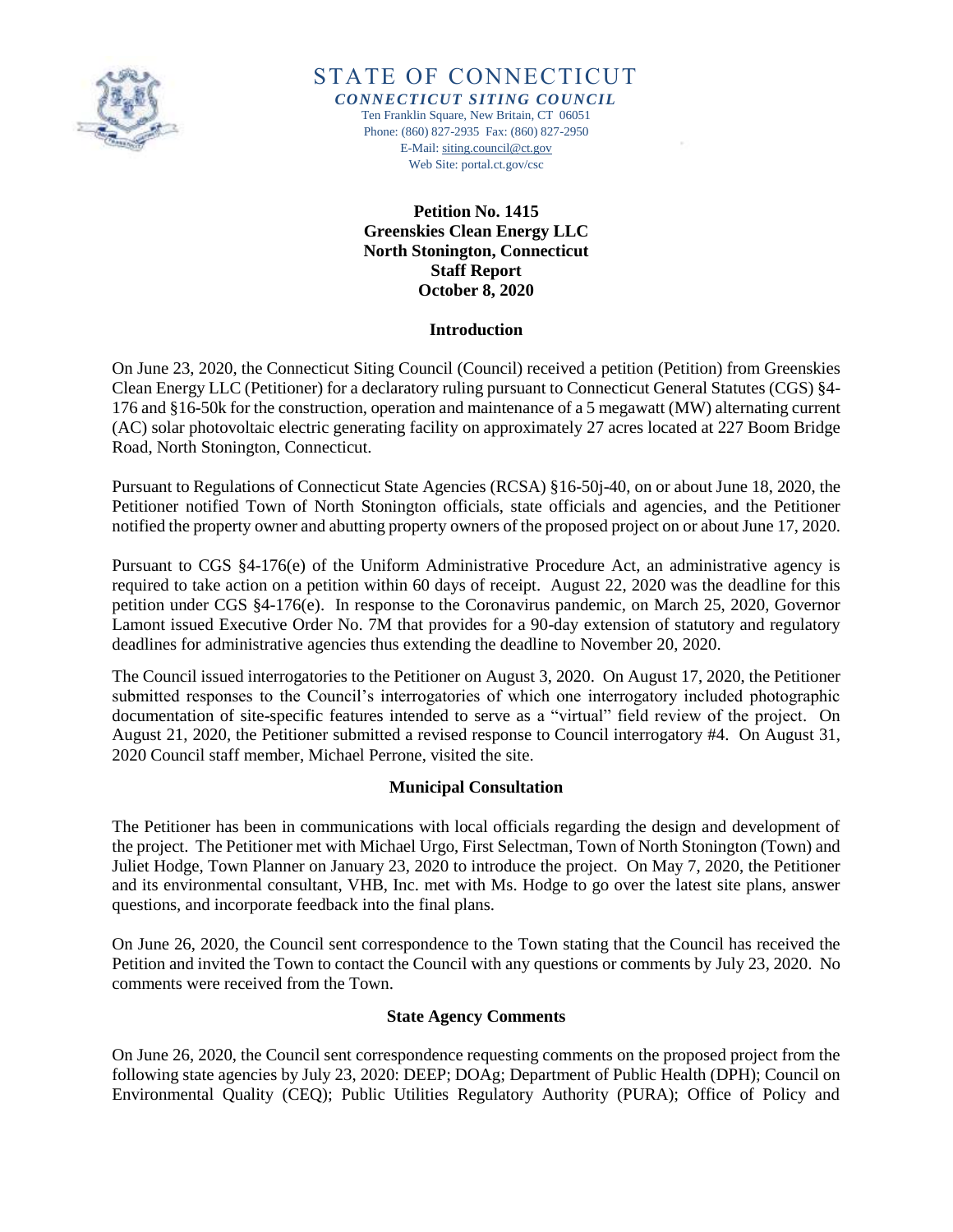Petition No. 1415 Staff Report Page 2 of 15

Management (OPM); Department of Economic and Community Development (DECD); Department of Emergency Services and Public Protection (DESPP); Department of Consumer Protection (DCP); Department of Labor (DOL); Department of Administrative Services (DAS); Department of Transportation (DOT); the Connecticut Airport Authority (CAA); and the State Historic Preservation Office (SHPO). CEQ submitted comments on July 23, 2020. These comments are attached. No other state agencies provided written comments on the project.

While the Council is obligated to consult with and solicit comments from state agencies by statute, the Council is not required to abide by the comments from state agencies.<sup>1</sup>

# **Public Act 17-218**

Public Act (PA) 17-218 requires "for a solar photovoltaic facility with a capacity of two or more megawatts, to be located on prime farmland or forestland, excluding any such facility that was selected by DEEP in any solicitation issued prior to July 1, 2017, pursuant to section 16a-3f, 16a-3g or 16a-3j, the DOAg represents, in writing, to the Council that such project will not materially affect the status of such land as prime farmland or DEEP represents, in writing, to the Council that such project will not materially affect the status of land as core forest." PA 17-218 requires a project developer to obtain a letter from DOAg **OR** DEEP. The Petitioner has secured written confirmation from both DOAg and DEEP.

Pursuant to CGS §16-50x, the Council has exclusive jurisdiction over the construction, maintenance and operation of solar photovoltaic electric generating facilities throughout the state. PA 17-218 requires developers of solar facilities with a generating capacity of more than 2 MW to obtain a written determination from DOAg or DEEP that the project would not materially affect the status of land as prime farmland or core forest prior to submission of a petition for a declaratory ruling to the Council. PA 17-218 does not confer the Council's exclusive jurisdiction over the construction, maintenance and operation of solar photovoltaic electric generating facilities throughout the state upon DOAg or DEEP. PA 17-218 also does not permit DOAg or DEEP to impose any enforceable conditions on the construction, maintenance and operation of solar photovoltaic electric generating facilities under the exclusive jurisdiction of the Council.

# **Public Benefit**

The project would be a distributed energy resource facility as defined in CGS § 16-1(a)(49). CGS § 16a-35k establishes the State's energy policy, including the goal to "develop and utilize renewable energy resources, such as solar and wind energy, to the maximum practicable extent." The 2018 Comprehensive Energy Strategy (2018 CES) highlights eight key strategies to guide administrative and legislative action over the next several years. Specifically, Strategy No. 3 is "Grow and sustain renewable and zero-carbon generation in the state and region." Furthermore, on September 3, 2019, Governor Lamont issued Executive Order No. 3, which calls for the complete decarbonization of the electric sector by 2040. The proposed facility will contribute to fulfilling the State's Renewable Portfolio Standard and Global Warming Solutions Act as a zero emission Class I renewable energy source.

The Petitioner was awarded a contract with The Connecticut Light and Power Company d/b/a Eversource Energy (Eversource) under the state's Low and Zero Emissions Renewable Energy Credit Programs (LREC/ZREC Program) to sell the renewable energy credits from the facility. The LREC/ZREC Program was developed as part of Public Act 11-80, "An Act Concerning the Establishment of the [DEEP] and

 $\overline{\phantom{a}}$ <sup>1</sup> *Corcoran v. Connecticut Siting Council*, 284 Conn. 455 (2007)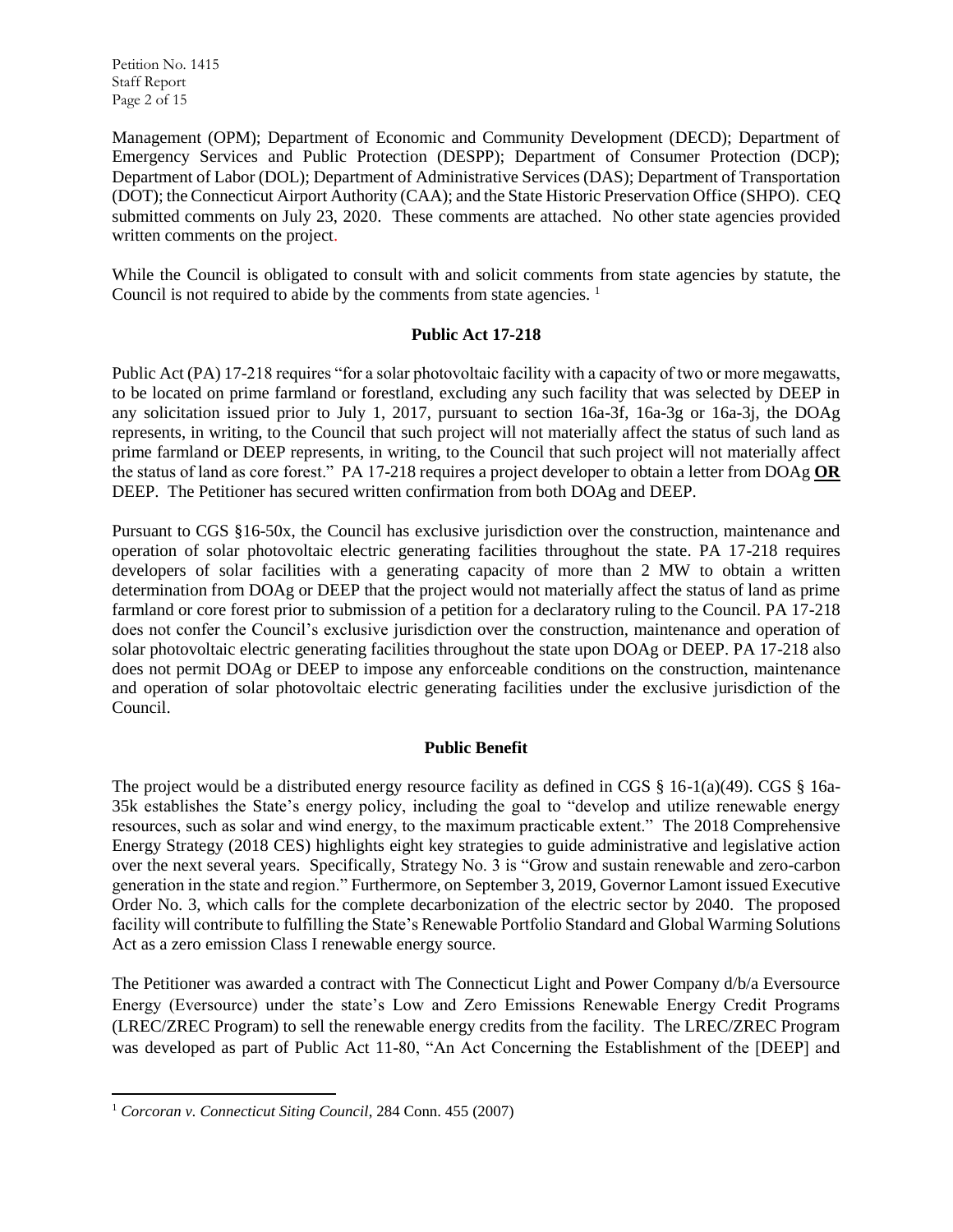Planning for Connecticut's Energy Future." The LREC/ZREC Program is not among the competitive energy procurement programs that are exempt from Public Act 17-218.

The Petitioner also has virtual net metering<sup>2</sup> (VNM) agreements with Connecticut State Colleges and Universities (CSCU). All 5 MW AC would be used for VNM for CSCU. Thus, the proposed project would assist CSCU in achieving its goal of energy conservation and sustainability.

The Petitioner does not intend on participating in the ISO-New England, Inc. Forward Capacity Auction.

# **Proposed Site**

Pursuant to a lease agreement with the property owner, the Petitioner proposes to construct the solar facility on a site<sup>3</sup> located on an approximately 133-acre parcel owned by Lewis Brothers Partnership and Lewis David Babcock LLC. Rental income generated by the proposed solar facility would support the property owners' business, Beriah Lewis Farm. The subject property is bounded by Interstate 95 to the north; forest to the south and west; and undeveloped commercial land to the east. The subject property is located within the R-60 Zone – Medium Density Residential. The site is currently vacant land. The property owners clear cut the area in 2015 and 2016 with the intention of starting a gravel pit; however, the property owners later decided to utilize the property for solar. The site has remained unused since it was cleared.

Considerations in Petitioner's site selection process include, but are not limited to, the following:

- a) Size of parcel(s);
- b) Forest land;

 $\overline{\phantom{a}}$ 

- c) Agricultural land;
- d) Locations in proximity to possible electrical interconnection location(s);
- e) Cost considerations to address wetland, wildlife, or electrical interconnection issues; and
- f) Willing landowner(s).

Pursuant to CGS §16-50p(g), the Council has no authority to compel a parcel owner to sell or lease property, or portions thereof, for the purpose of siting a facility.<sup>4</sup>

# **Proposed Project**

The proposed solar field is made up of two arrays separated by the proposed access drives and totaling 5 MW AC. The solar facility would include a total of 16,432 solar photovoltaic modules at 395 Watts direct current (DC) each and arrayed in linear rows approximately 15 feet apart. The modules would be mounted to the racking system in a portrait orientation with approximately 10 to 12 panels per rack.

The panels would be installed on posts driven into the ground via a track-mounted pile driver. Ground screws or concrete ballasts would be used in the event that ledge is encountered.

<sup>2</sup> Pursuant to CGS §16-244u, the state's VNM program incentivizes the use of renewable energy by allowing municipalities and other end use customers to assign surplus energy production to other metered accounts.

<sup>3</sup> RCSA §16-50j-2a(29), "Site" means a contiguous parcel of property with specified boundaries, including, but not limited to, the leased area, right-of-way, access and easements on which a facility and associated equipment is located, shall be located or is proposed to be located.

<sup>4</sup> *Corcoran v. Connecticut Siting Council*, 284 Conn. 455 (2007); CGS §16-50p(g) (2019).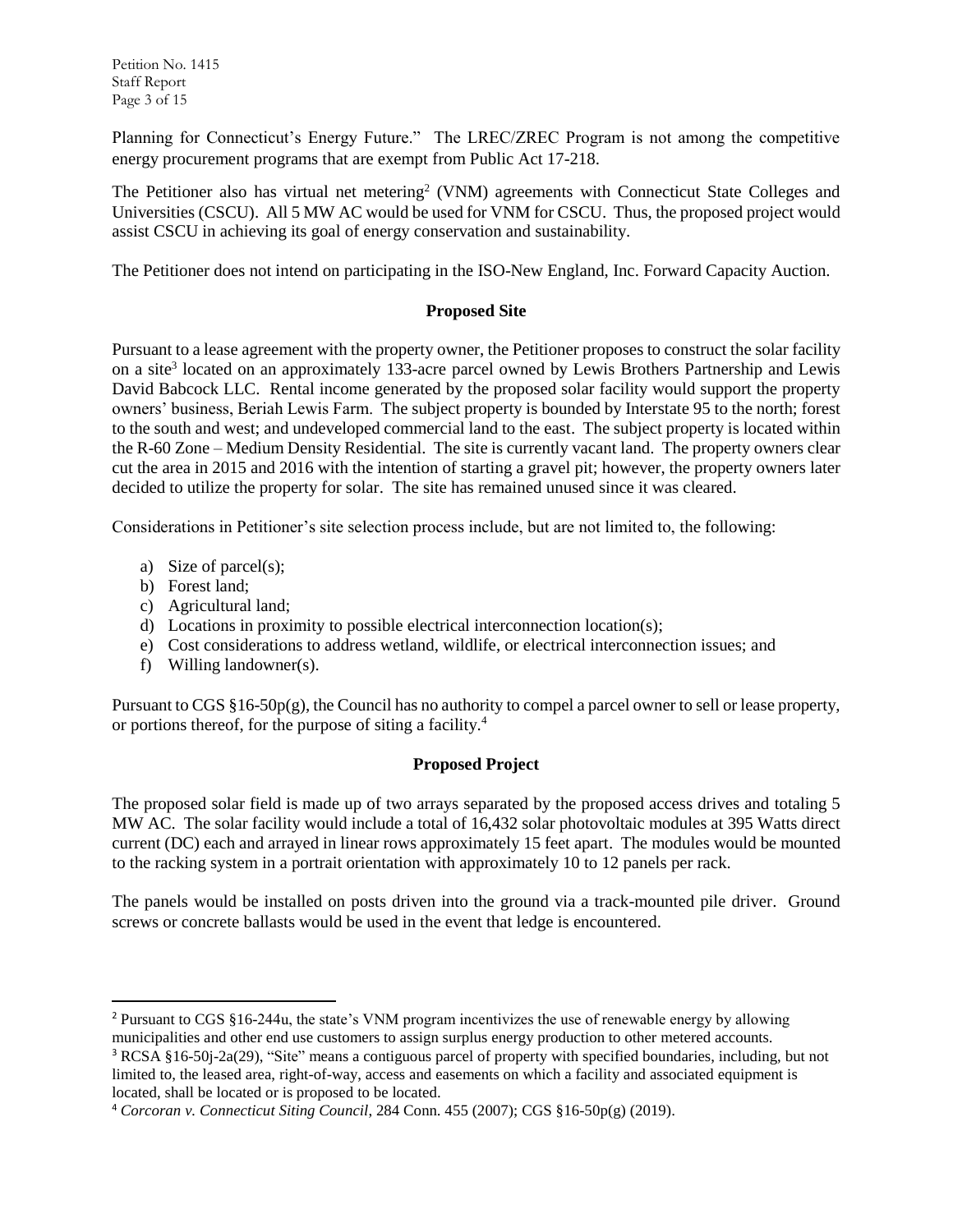The solar panels would be installed on a fixed-tilt ground-mounted racking system and oriented to the south at a 30 degree angle. The modules would be installed with a ground clearance of approximately two feet. The maximum height to the tops of the solar panels would be approximately 8-feet 7-inches. A seven-foot tall chain link fence with a six-inch wildlife gap at the bottom would be used to enclose the facility.

There is an existing farm access drive originating off of Boom Bridge Road and continuing east/northeast towards the site for a total distance of about 3,100 feet. The Petitioner would improve/repair the existing access with gravel as necessary to accommodate construction traffic. A total of about 1,900 feet of new 15-foot wide gravel access would be constructed within the project footprint to allow for access and maintenance of the project.

The efficiency of the proposed solar panels would be about 17.7 percent. The annual power degradation (as the panels age) would be approximately 0.5 percent per year.

The Petitioner would install forty 125-kilowatt (kW) string inverters. The power output from each inverter would feed into a step-up transformer to increase the collected 600 Volt three-phase AC output to the distribution level voltage of 13.8-kV.

The output of the facility would be about 4.9 MW AC at the point of interconnection, taking into account losses.

The electrical interconnection would run underground from an equipment pad within the facility footprint to Boom Bridge Road following the existing farm access drive. From Boom Bridge Road, the feeder would interconnect with distribution from the Shunock Substation located on Pendleton Hill Road, approximately 3.85 miles from the site. A dedicated feeder would not be required. A Facility Study is currently underway and is expected to be complete in the late October to early November 2020 time frame. The Impact Study from Eversource is complete and indicates that interconnection of the proposed project is feasible. Eversource will provide the Petitioner with the interconnection agreements upon completion of the Facility Study.

No trees six inches diameter or greater would be removed to construct the proposed project, except for one single dead, snag tree along the stonewall property boundary.

The areas within the limits of work would be seeded with solar farm seed mix which is a turf-forming grass.

Existing topography slopes downwards from south to north. The site would be graded in the location of the proposed stormwater basins, swales and other portions of the development area that currently have slopes in excess of 15 percent. No net cut would be expected to result from grading as cut and fill volumes would be approximately equal. Approximately 1,030 cubic yards of soil cut would be replaced with road material for the access drive. In total, about 7,800 cubic yards (primarily from stormwater basins) would result from the proposed project. This excess material would be stockpiled for reuse in other non-project areas of the subject property.

If approved, construction of the project would commence in March 2021 and expected to be completed November 2021. Final commissioning and commercial operation are targeted for December 2021. Work hours would typically be 7:00 a.m. to 5:00 p.m., Monday through Saturday.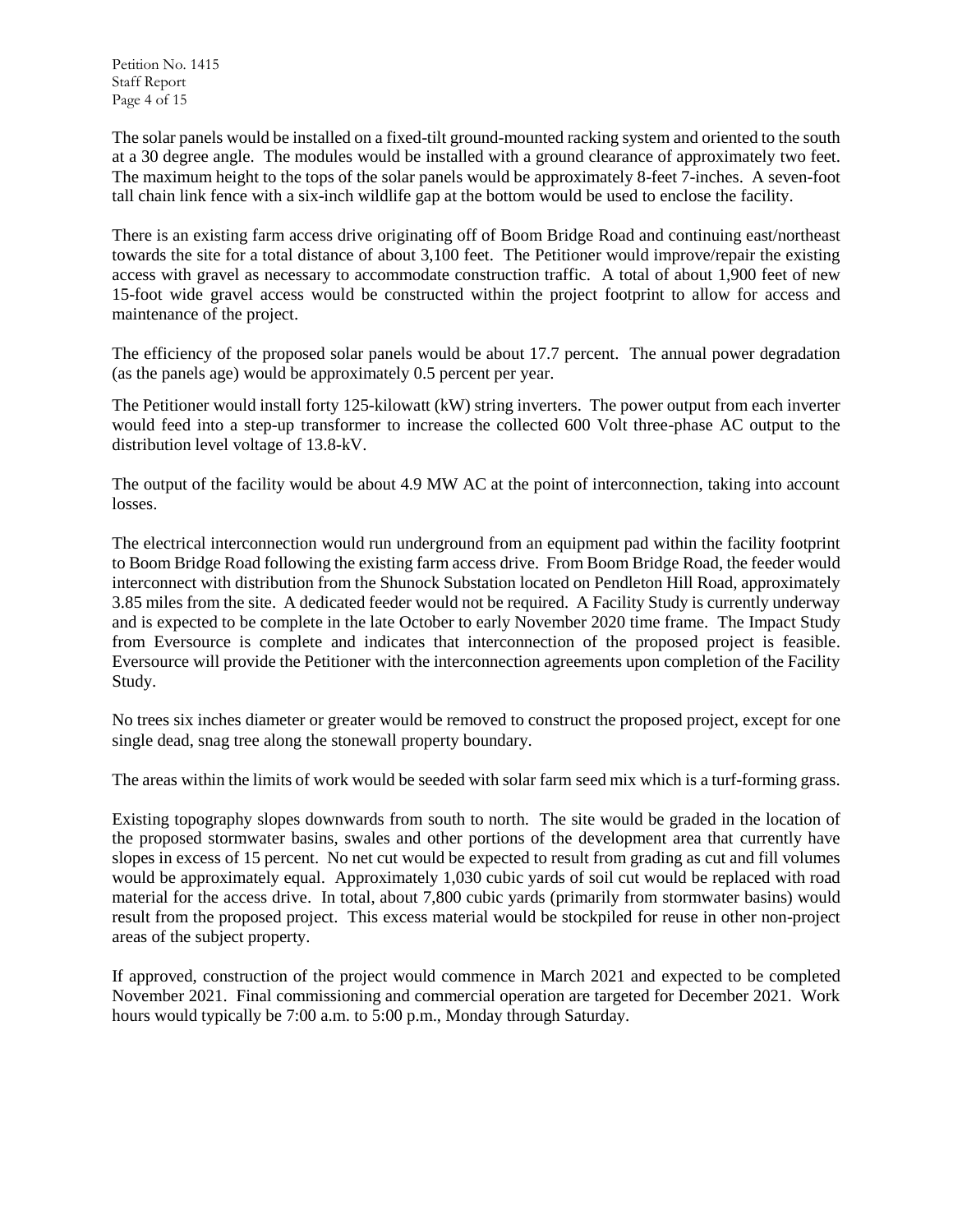# **Public Safety**

The proposed project would comply with the National Electrical Code, National Electrical Safety Code and National Fire Protection Association codes and standards, as applicable.

The nearest federally-obligated airport is Westerly State Airport located approximately 5.7 miles south of the proposed site. A glare analysis is not required by the Federal Aviation Administration (FAA) for this project. The solar modules are designed to absorb light, rather than reflect light. The Petitioner utilized the FAA Notice Criteria Tool which indicated that submittal of a Notice of Proposed Construction or Alteration to FAA is not required for the project.

The facility can be shut down via its main switch, and such information would be provided to emergency responders. Emergency responders would also be provided keys or the code to the access gates of the facility.

The Petitioner is willing to offer training related to emergency response at the site. The Petitioner is also willing to host a site walk with North Stonington officials (e.g. fire marshal) to inspect signage, emergency site access, emergency shutoff, disconnect locations, and other features related to emergency response.

Any noise associated with the construction of this project would be temporary in nature and exempt per DEEP Noise Control Regulations. The proposed project is expected to meet the DEEP noise standards at the property boundaries.

# **Environmental Effects and Mitigation Measures**

# *Historic and Recreational Resources*

Heritage Consultants (Heritage) prepared a Phase 1A Cultural Resources Assessment Survey Report (Phase 1A Report) dated June 2019. According to the Phase 1A Report, there is one historic property (Pious Hill House) listed on the State Register of Historic Places and four archaeological sites all located within onemile of the proposed project area. Heritage notes that these resources would not be impacted by the proposed solar facility. Heritage also notes that an approximately 2.4-acre portion of a corn field located along the western portion of the site retains a moderate/high sensitivity for intact archaeological deposits and recommended that the Petitioner conduct a Phase 1B Survey.

By letter dated March 18, 2020, SHPO concurs that the Phase 1B Survey would be warranted if development is performed in this location. However, the Petitioner has no plans to develop the project within this area.

The nearest public recreational resource area is the Avalonia Land Conservancy/Yannatos Preserve which contains hiking trails and is located approximately 1.63 miles north of the proposed site. The proposed project would not be visible from this recreational resource.

# *Visibility*

The proposed project would not be visible from nearby residences and surrounding public roads. The only area from which the project may be visible is a roughly 300-foot long stretch of Interstate 95 North, and such views would be during leaf-off conditions.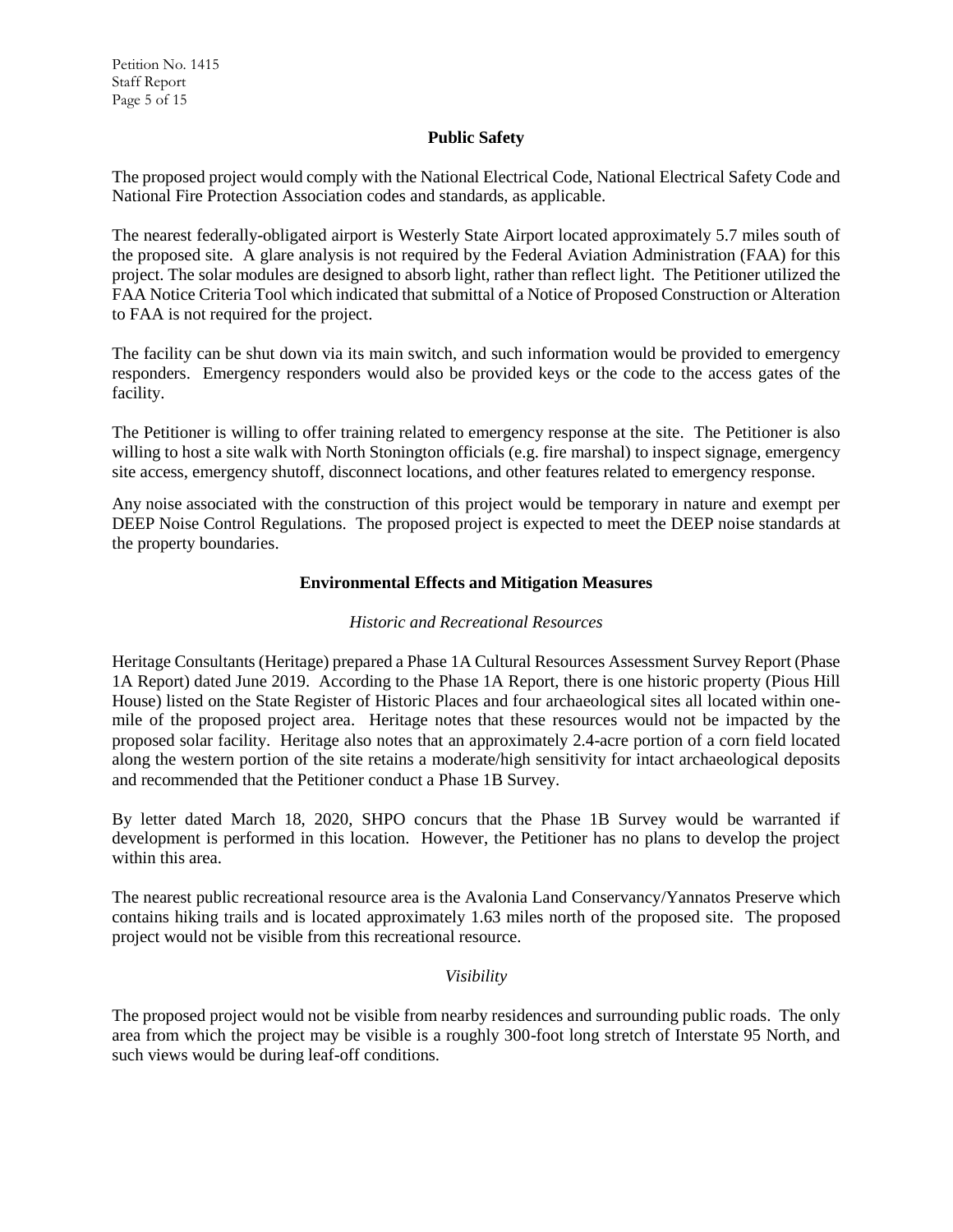# *Agriculture*

No portion of the proposed project area is currently used for agricultural purposes. The temporary staging area is located on land that is currently being farmed. This area will continue to be farmed postconstruction.

The subject property does not contain prime farmland soils according to mapping maintained by the United States Department of Agriculture (USDA) Natural Resource Conservation Service (NRCS). Under PA 17- 218, "prime farmland" means land that meets the criteria for prime farmland as described in 7 Code of Federal Regulations (C.F.R.) 657, as amended from time to time. 7 C.F.R. 657 defines prime farmland in relevant part as "land that has the best combination of physical and chemical characteristics for producing food, feed, forage, fiber, and oilseed crops, and is also available for these uses."

By letter dated July 8, 2020, pursuant to PA 17-218, DOAg indicated that the proposed project would not materially impact the status of prime farmland.

# *Wetlands and Watercourses*

The Petitioner performed a wetland delineation at the site during the summer of 2019. A total of five wetlands were identified at the site.

There would be no direct wetland impacts. The project is designed based on a 100-foot typical wetland buffer; however, the limits of work would be located closer than 100 feet from Wetlands 1, 3 and 4. The proposed buffer distances for Wetlands 1, 3 and 4 are approximately 62 feet, 33 feet and 57 feet, respectively. Wetland 1 is located west of the proposed project and is driven by the discharge of groundwater or a perched water table. It contains tree tie-ups that interrupt the forest canopy, and it drains to the north via an intermittent watercourse. Wetland 3 is located southwest of the proposed project. It contains an area supporting shrub and emergent vegetation. Wetland 4 is located west of the project area and consists of a small area of compacted soil beneath a haul road; no live vegetation was observed within this wetland during a spring 2020 vernal pool investigation.

The proposed contractor parking/staging area located southwest of Wetland 1 was originally partially located within the 100-foot buffer of Wetland 1. However, the Petitioner will relocate such parking/staging area to ensure a wetland buffer of not less than 100 feet.

No clearing within wetland areas is proposed. Temporary impacts to wetland resources would be minimized by installing and maintain erosion and sedimentation controls (E&S controls) in accordance with the *2002 Connecticut Guidelines for Soil Erosion and Sediment Control (2002 Connecticut* Guidelines).

During the wetland delineation performed in summer 2019, Wetland 1 was identified as potentially containing cryptic vernal pool breeding habitat. A vernal pool survey was conducted on April 1, 2020. A total of 13 vernal pools were identified at the site within Wetland 1. No evidence of vernal pool breeding was observed in Wetlands 2 through 5. See attached Wetland/Watercourse and Vernal Pool Map. The number of indicator species observed, egg masses, and other amphibians observed within the vernal pools are quantified in the table below.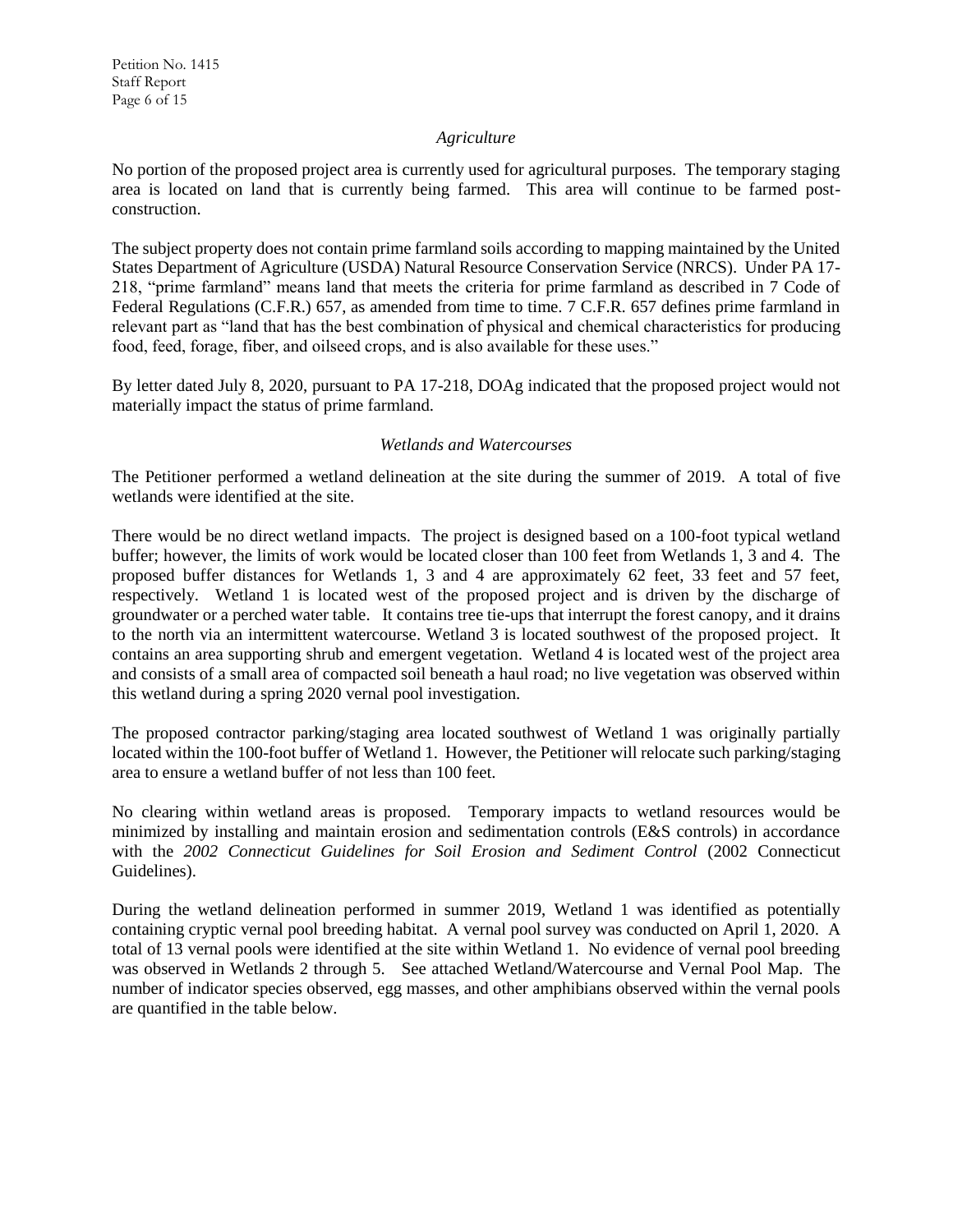$\overline{a}$ 

| Cryptic<br>VP ID | Wood Frog<br><b>Egg Masses</b> | Spotted Salamander<br><b>Egg Masses</b> | <b>Total Egg Mass Count</b> | Other amphibians      |
|------------------|--------------------------------|-----------------------------------------|-----------------------------|-----------------------|
| VP <sub>1</sub>  | $5 -$                          | 15                                      | 20                          | $-$                   |
| VP <sub>2</sub>  | $2^{\circ}$                    | 13                                      | 15                          | $\sim$                |
| VP <sub>3</sub>  | ū                              | 4                                       | $\overline{a}$              |                       |
| VP 4             |                                | 5                                       | $\overline{6}$              |                       |
| VP 5             |                                | 6                                       |                             |                       |
| VP 6             | ö                              |                                         |                             |                       |
| VP 7             | o                              | R                                       | a,                          | ×                     |
| VP 8             | o                              |                                         | 2                           |                       |
| VP 9             | Ŭ                              | 2                                       | 2                           |                       |
| VP 10            | $\alpha$                       | з                                       | 3                           |                       |
| VP <sub>11</sub> | o                              |                                         | а                           |                       |
| VP <sub>12</sub> | o                              |                                         |                             |                       |
| <b>VP 13</b>     | Ű                              | 83                                      | 83                          | Green/bullfrog larvae |

The proposed project would be consistent with the 2015 U.S. Army Corps of Engineers Vernal Pool Best Management Practices (ACOE BMPs). There would be no impacts to the 100-foot Vernal Pool Envelope<sup>5</sup>. The percent development of the 100-foot to 750-foot Critical Terrestrial Habitat (CTH) area is currently 71 percent and would remain the same post-construction. Additionally, the CTH area that occurs at the proposed site is not suitable forested habitat for amphibian species and thus is not considered suitable habitat per ACOE BMPs.

#### *Wildlife*

The closest buffered area of the DEEP Natural Diversity Database is located approximately 0.15-mile to the northwest of the proposed project development area. By letter dated August 12, 2019, DEEP indicated that the following state-listed species may occur within or close to the boundaries of the subject property:

| <b>Common Name</b>  | Category            | <b>State-listed Status</b> |
|---------------------|---------------------|----------------------------|
| Red bat             | Vertebrate animal   | Special Concern            |
| Eastern spadefoot   | Vertebrate animal   | Endangered                 |
| Sparkling jewelwing | Invertebrate animal | Threatened                 |
| Eastern pearlshell  | Invertebrate animal | Special Concern            |
| Low frostweed       | Vascular plant      | <b>Special Concern</b>     |
| Hoary plaintain     | Vascular plant      | Special Concern            |
| Sand blackberry     | Vascular plant      | Special Concern            |

The primary habitat of the two state-listed invertebrate animal species is not present on the site. The investigations for the vertebrates and the plant species have been completed, except for the eastern spadefoot. Nighttime surveys for the eastern spadefoot are ongoing due to the requirement to perform the surveys following rainfall events and a very dry summer. Once the eastern spadefoot surveys are completed, a final report of the state-listed species results will be submitted to DEEP.

The northern long-eared bat (NLEB), a state-listed Endangered Species and federally-listed Threatened Species, is known to occur in Connecticut. However, the nearest known NLEB habitat resource in Connecticut is located in North Branford, which is about 47 miles from the proposed project. There are no known NLEB maternity roost trees in Connecticut.

The prairie warbler is listed on the U.S. Fish and Wildlife Service Information for Planning and Consultation (IPaC) as a Bird of Conservation Concern (BCC); however, it is not listed as federally endangered or threatened. This species was observed at the site predominantly within the scrub-shrub

<sup>5</sup> Given 13 vernal pools in close proximity, the Petitioner used a single combined VPE and a single combined CTH.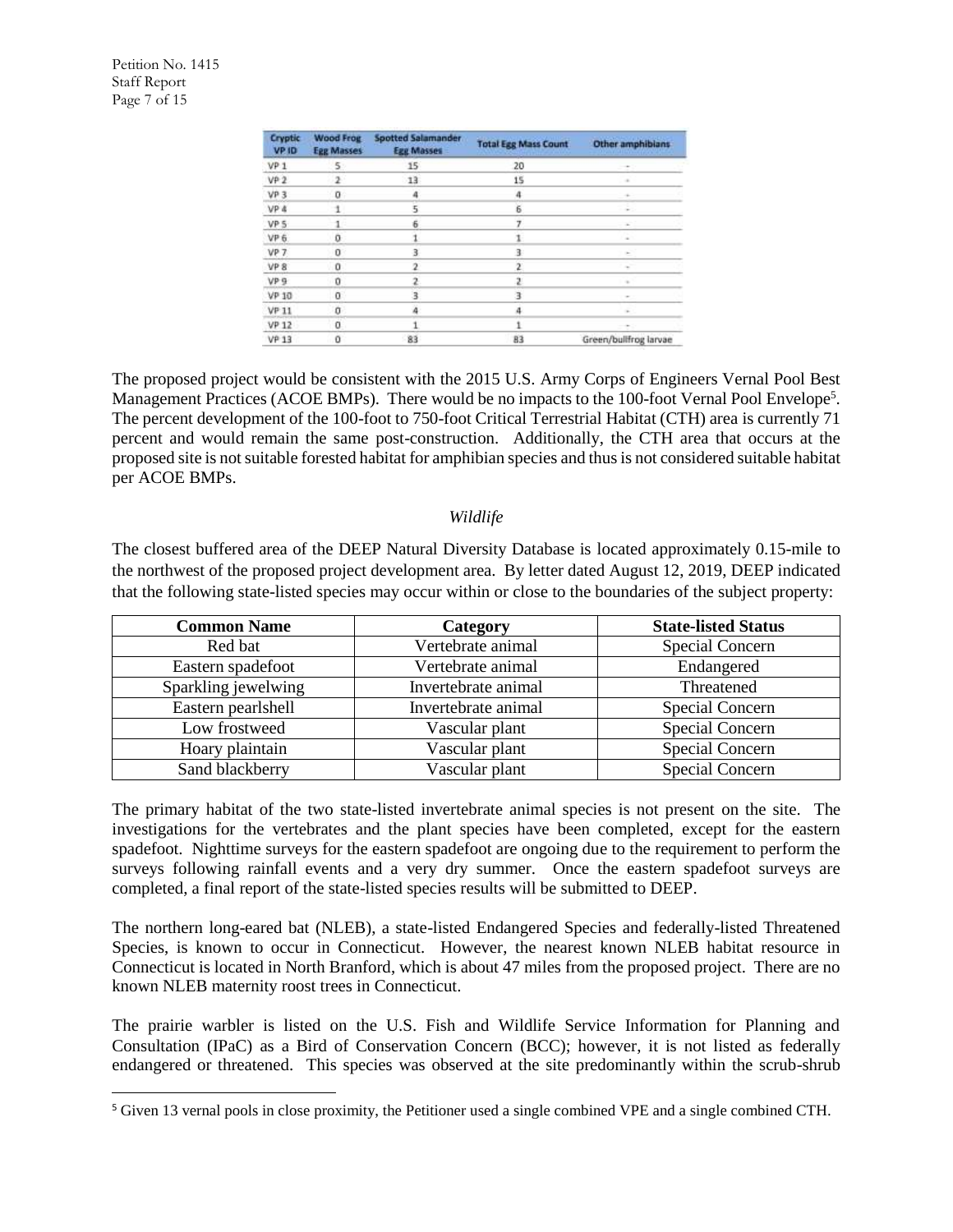Petition No. 1415 Staff Report Page 8 of 15

habitat. To be protective of this BCC species, the Petitioner proposes a seasonal restriction that includes no clearing of the scrub-shrub habitat at the site between May  $1<sup>st</sup>$  through July  $31<sup>st</sup>$ .

#### *Forest*

Under PA 17-218, "core forest" means unfragmented forest land that is three hundred feet or greater from the boundary between forest land and nonforest land, as determined by the Commissioner of DEEP. UCONN's Center for Land Use Education and Research (CLEAR) defines "core forest" as forested areas that are essentially surrounded by more forested areas and fall into three classes – small core forest, medium core forest and large core forest. Small core forest is comprised of core forest patches that are less than 250 acres. Medium core forest is comprised of core forest patches that are between 250-500 acres. Large core forest is comprised of core forest patches that are greater than 500 acres.

UCONN CLEAR utilizes the concept of "edge width" to capture the influence of a non-forest feature as it extends into the forest. Research found that the "edge influence" of a clearing will typically extend about 300 feet into the forest.

No tree clearing is proposed, and thus no core (or edge) forest acreage would be impacted by the proposed project. By letter dated August 20, 2020, pursuant to PA 17-218, DEEP indicated that the proposed project will not materially affect the status of core forest.

# *Air Quality*

The project would not produce air or water emissions as a result of operation. The solar project would not produce air emissions of regulated air pollutants or greenhouse gases during operation.

The proposed project would generate about 236,252 MWh of electrical energy over its approximately 30 year service life. Taking into the account the carbon dioxide emissions that would result from an equivalentsized natural gas-fueled generating facility (in lieu of the proposed facility), the proposed solar facility would take about nine months to reach a net improvement (i.e. reduction) with respect to greenhouse gas emissions.

# *Water Quality*

The site is not located within a Federal Emergency Management Agency designated 100-year or 500-year flood zones. The site parcel is not within a DEEP-designated Aquifer Protection Area. There are no wells located on or proximate to the proposed site.

#### **Stormwater**

Pursuant to CGS Section 22a-430b, DEEP retains final jurisdiction over stormwater management and administers permit programs to regulate stormwater pollution. DEEP regulations and guidelines set forth standards for erosion and sedimentation control, stormwater pollution control and best engineering practices. The DEEP Individual and General Permits for the Discharge of Stormwater and Dewatering Wastewaters from Construction Activities (Stormwater Permit) requires implementation of a Stormwater Pollution Control Plan to prevent the movement of sediments off construction sites into nearby water bodies and to address the impacts of stormwater discharges from a project after construction is complete. A DEEPissued Stormwater Permit is required prior to commencement of construction. The Petitioner will file an application with DEEP for such permit.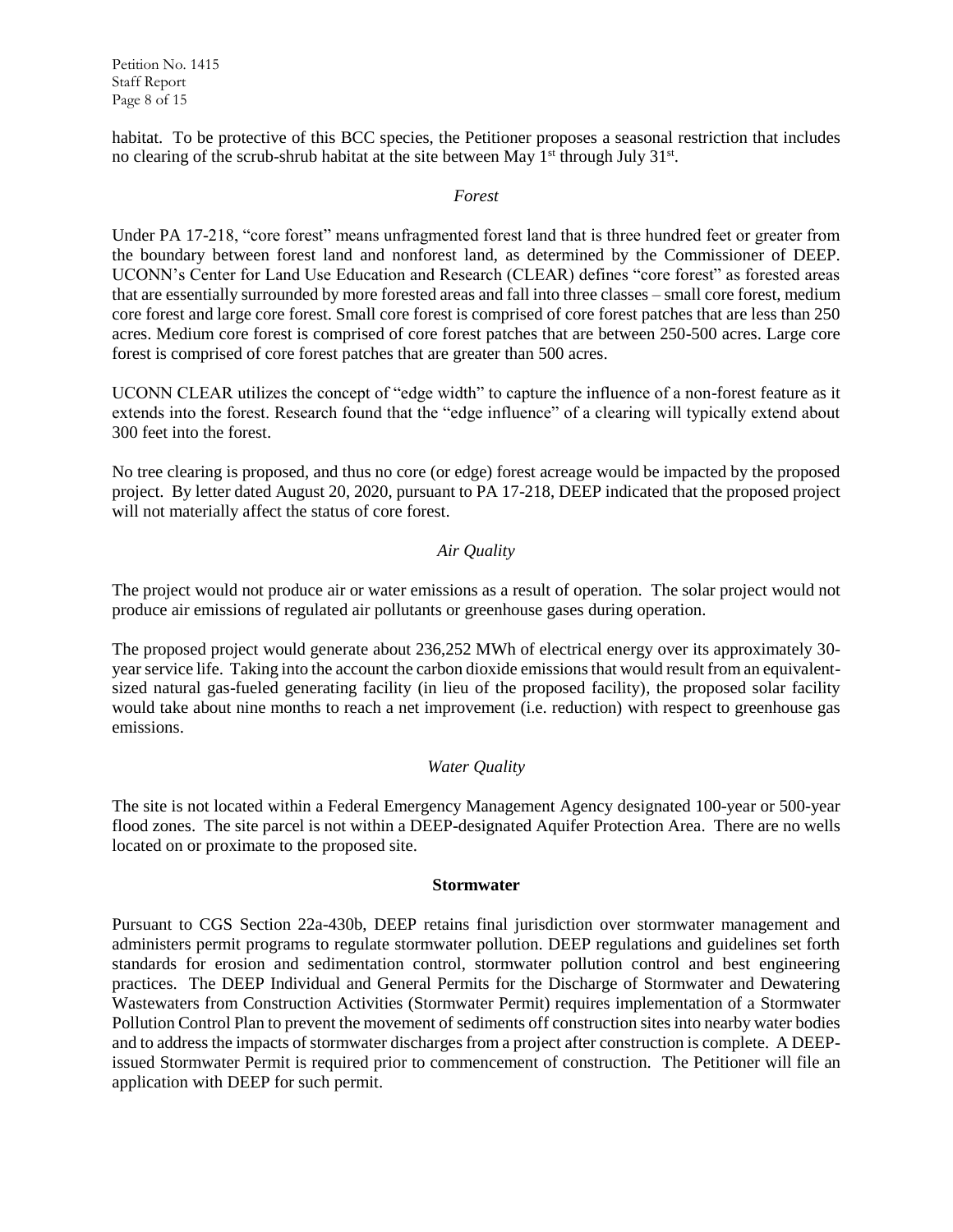Petition No. 1415 Staff Report Page 9 of 15

#### **Decommissioning**

A Decommissioning Plan was submitted to the Council and has provisions for project removal and component recycling when operation of the facility is discontinued. Following the removal of project related equipment, the site would be restored. The Petitioner would stabilize and re-vegetate the site as necessary to minimize erosion.

#### **Conclusion**

The project is a distributed energy resource with a capacity of not more than sixty-five megawatts, meets air and water quality standards of the DEEP, would not materially affect the status of prime farmland or core forest, and would not have a substantial adverse environmental effect. The proposed project will not produce air emissions, will not utilize water to produce electricity, was designed to minimize environmental impacts, and furthers the State's energy policy by developing and utilizing renewable energy resources and distributed energy resources.

#### **Recommendations**

If approved, staff recommends the following conditions:

- 1. Approval of any project changes be delegated to Council staff;
- 2. Submit a copy of the DEEP Stormwater Permit prior to the commencement of construction;
- 3. Submit a copy of the final habitat report for state-listed vertebrate and plant species and any applicable DEEP-recommended protective/mitigation measures for state-listed species prior to commencement of construction;
- 4. Submit the final electrical design plans and interconnection route on the subject property prior to the commencement of construction; and
- 5. Submit the final structural design (for the racking system) stamped by a Professional Engineer duly licensed in the State of Connecticut prior to commencement of construction.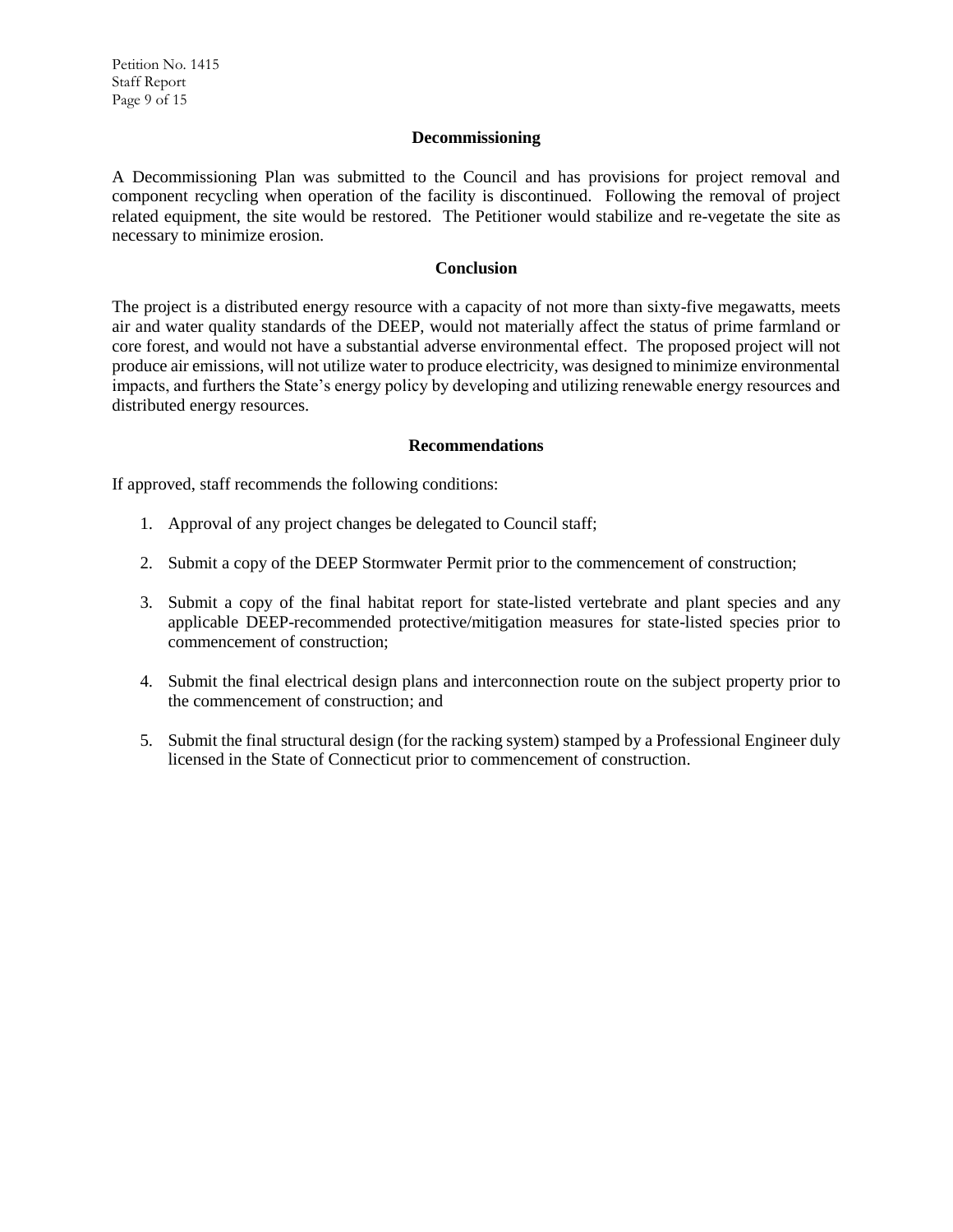

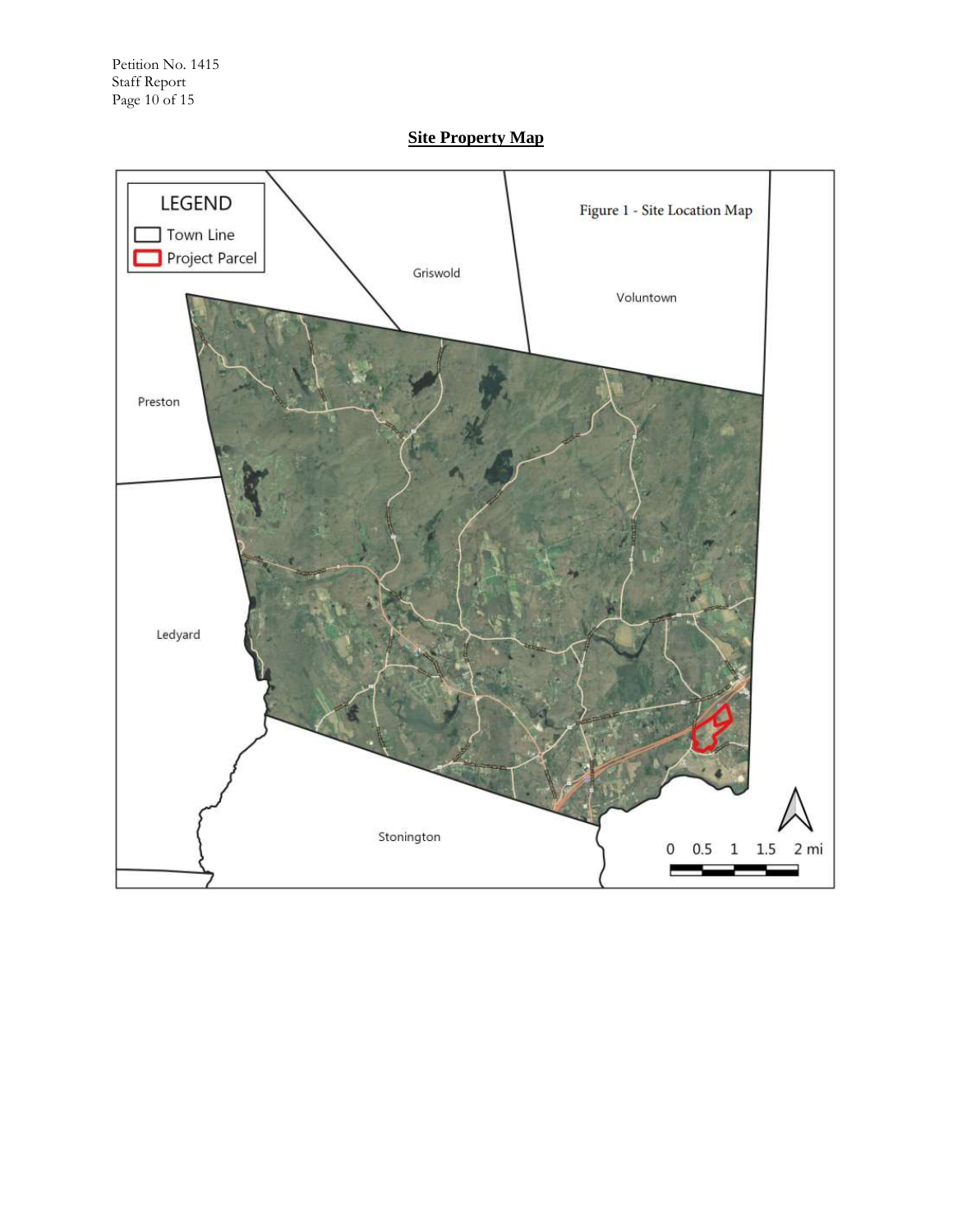- -

Parcel Boundary

# **Existing Conditions Map**



Figure 2<br>Proposed Project Area Aerial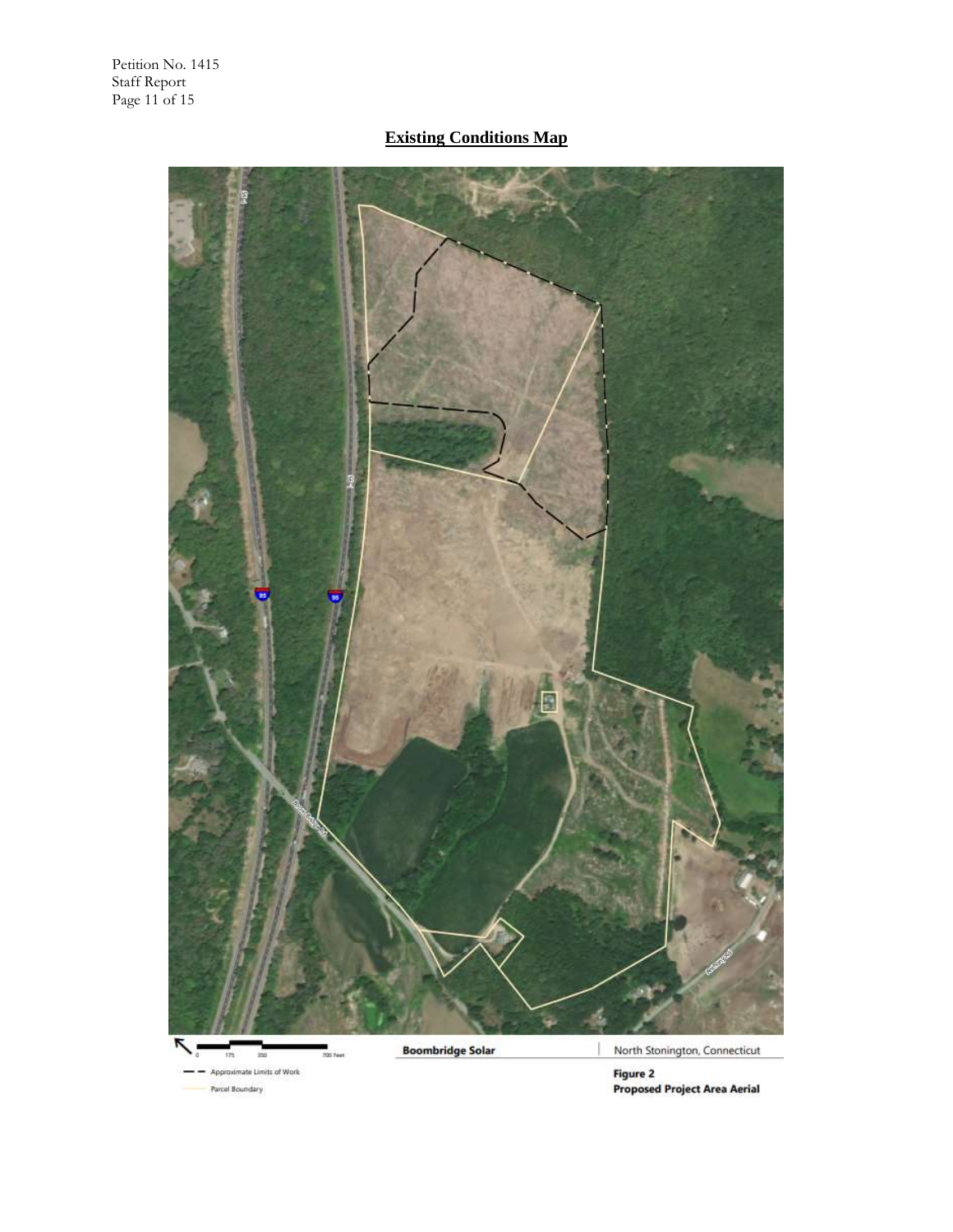# **Proposed Site Plan**

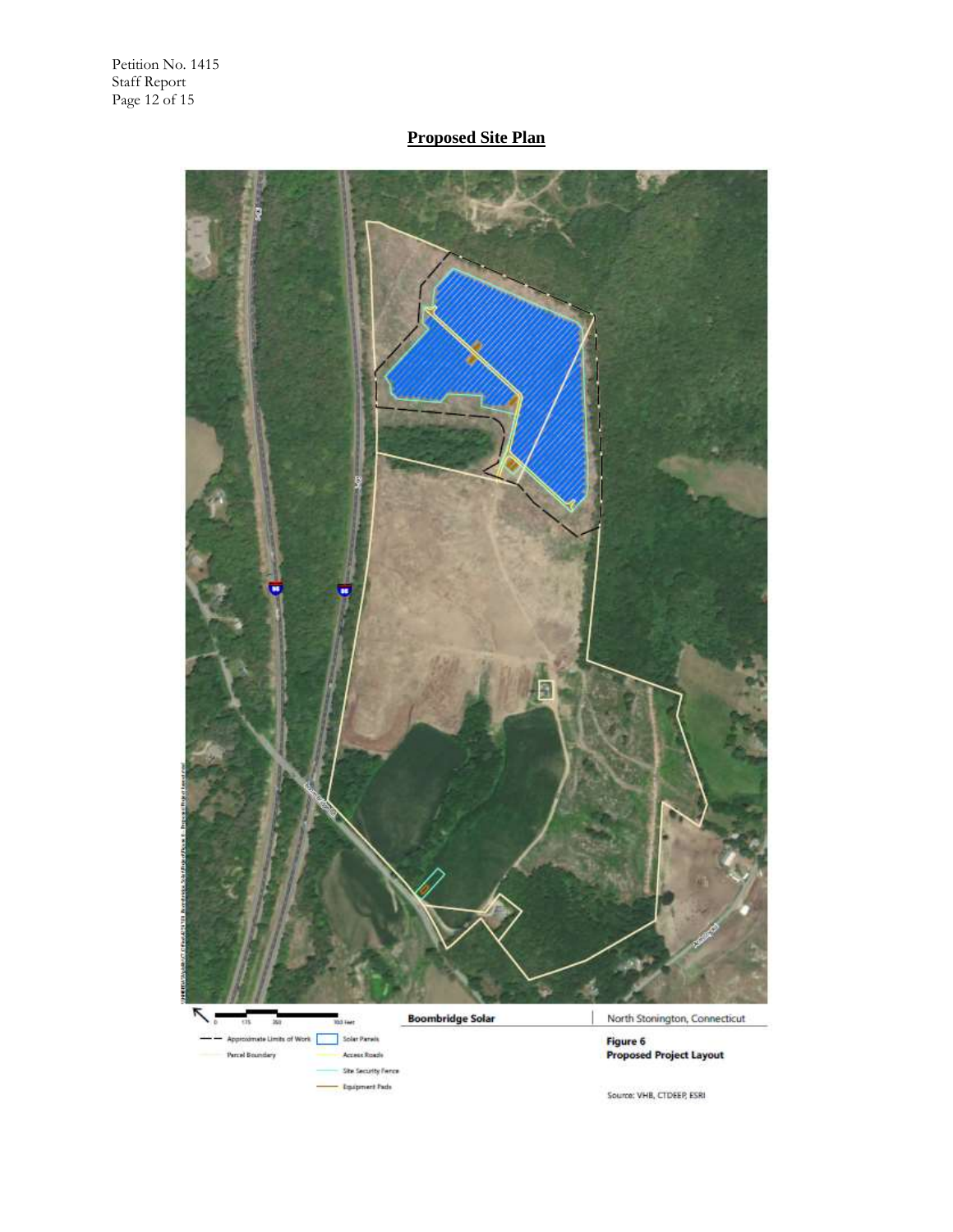Petition No. 1415 Staff Report Page 13 of 15

# **Wetland/Watercourse and Vernal Pool Map**



Pool Disturban Washer Brawl,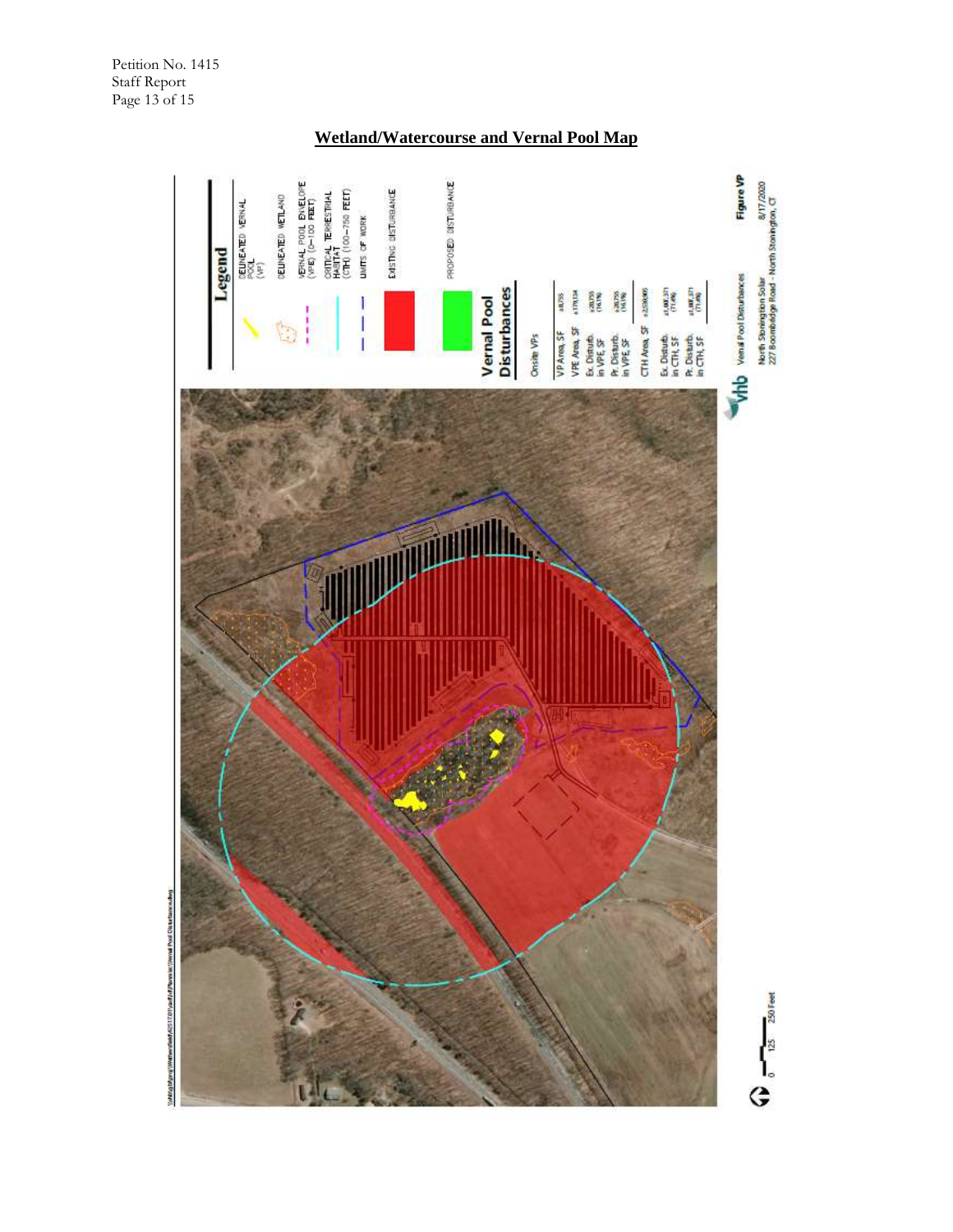Petition No. 1415 Staff Report Page 14 of 15

#### STATE OF CONNECTICUT



# **COUNCIL ON ENVIRONMENTAL QUALITY**

July 22, 2020 Keith Ainsworth Melanie Bachman, Executive Director Alicea Charamut **Connecticut Siting Council** Ten Franklin Square David Kalafa New Britain, CT 06051 Lee E. Dunbar RE: PETITION NO. 1415 - Greenskies Clean Energy, LLC petition for a declaratory ruling for the proposed construction, maintenance and operation of a 5.0-megawatt-AC solar photovoltaic electric generating facility on approximately 27 acres located **Alison Hilding** generally northeast of the intersection of Boom Bridge Road and Anthony Road and south of Interstate 95 in North Stonington, Connecticut. Kip Kolesinskas Dear Ms. Bachman: **Matthew Reiser** The Council on Environmental Quality ("the Council") supports the development of clean, renewable energy technologies on appropriate sites in Connecticut. The **Charles Vidich** Council offers the following comments with regard to Petition No. 1415 (Petition): 1. Proposed Project Site Peter Hearn **Executive Director** The Petition notes that hydrocarbon fuel would be stored on the proposed site during construction; however, there is no mention of a Spill Prevention, Control, and Countermeasure (SPCC) plan for the proposed project as recommended by the Phase I Environmental Survey. The Council recommends that the Petitioner develop and incorporate an SPCC plan for the proposed project that includes provisions for the proposer storage of fuel and/or refueling on the proposed site. 2. Wetlands The Council notes that the contractor parking/staging area is partially located within the 100 foot wetland buffer, even though there appears to be considerable area to the northwest and west for that use. The Council recommends that the Petitioner consider

relocating the contractor parking/staging area to be outside of the 100 foot buffer area. In addition, the Council recommends consideration of a rerouting of the proposed access road, which is proposed to traverse the center of wetland #4, to a more northerly route to take it out of the wetlands and make it closer to the contractor parking/staging area.

> 79 Elm Street, Hartford, CT 06106 Phone: (860) 424-4000 Fax: (860) 424-4070 http://www.ct.gov/ceq